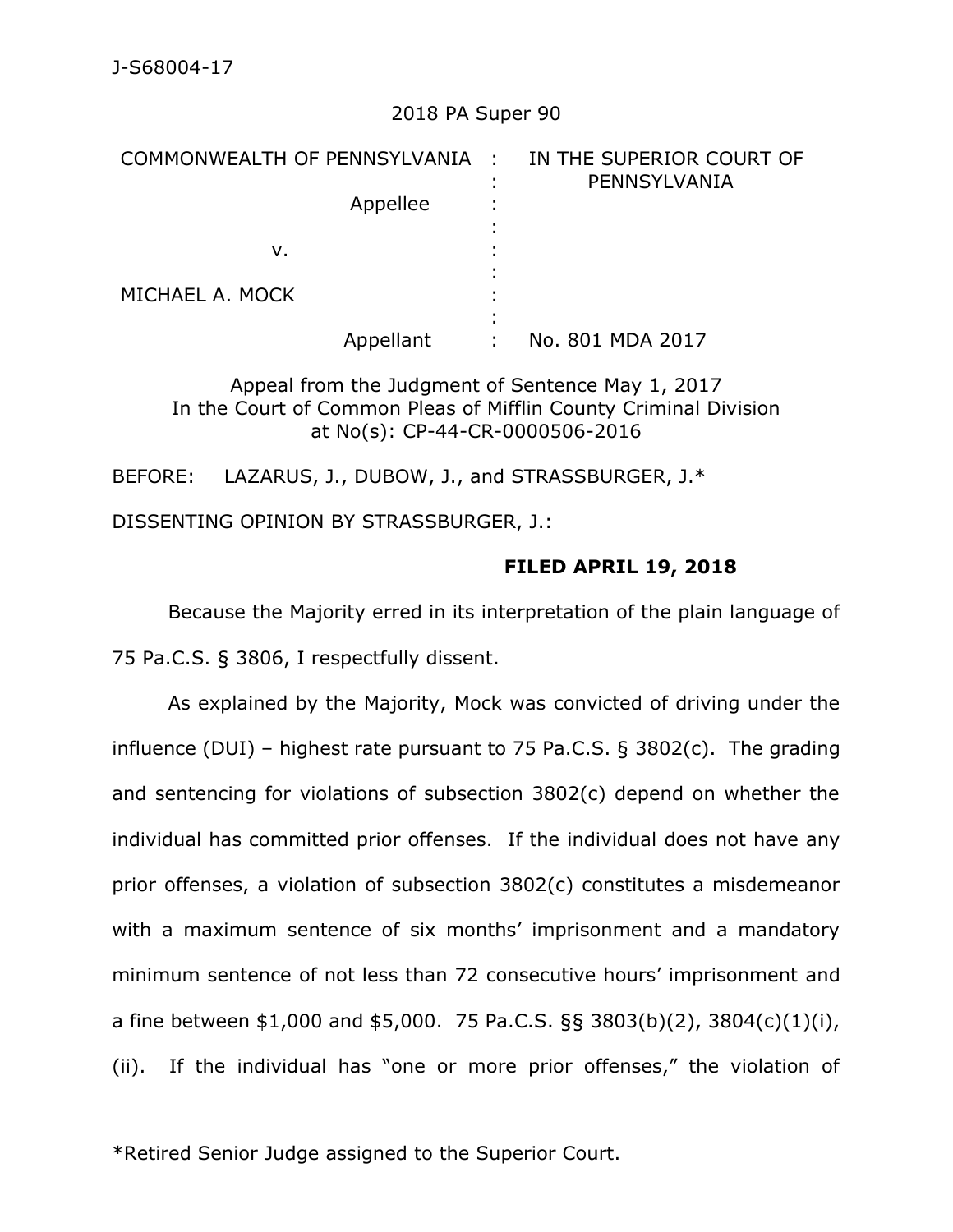subsection 3802(c) constitutes a misdemeanor of the first degree, which carries a maximum sentence of five years, and a mandatory minimum

sentence of at least 90 days' imprisonment and a fine of \$1,500. 75 Pa.C.S.

§§ 3803(b)(4), 3804(c)(2)(i), (ii); 18 Pa.C.S. § 1104(1).

To determine what constitutes a prior offense for the purposes of grading and sentencing, courts must turn to section 3806.

# **§ 3806. Prior offenses**

(a) General rule.--**Except as set forth in subsection (b)**, the term "prior offense" as used in this chapter shall mean **any conviction for which judgment of sentence has been imposed … before the sentencing on the present violation** for any of the following:

(1) an offense under section 3802 (relating to driving under influence of alcohol or controlled substance)[.]

\*\*\*

(b) Timing.—

(1) For purposes of sections 1553(d.2) (relating to occupational limited license), 1556 (relating to ignition interlock limited license), **3803 (relating to grading), 3804 (relating to penalties)** and 3805 (relating to ignition interlock), **the prior offense must have occurred**:

(i) within 10 years prior to the **date of the offense** for which the defendant is being sentenced; or

(ii) on or after the date of the offense for which the defendant is being sentenced.

(2) The court shall calculate the number of prior offenses, if any, at the time of sentencing.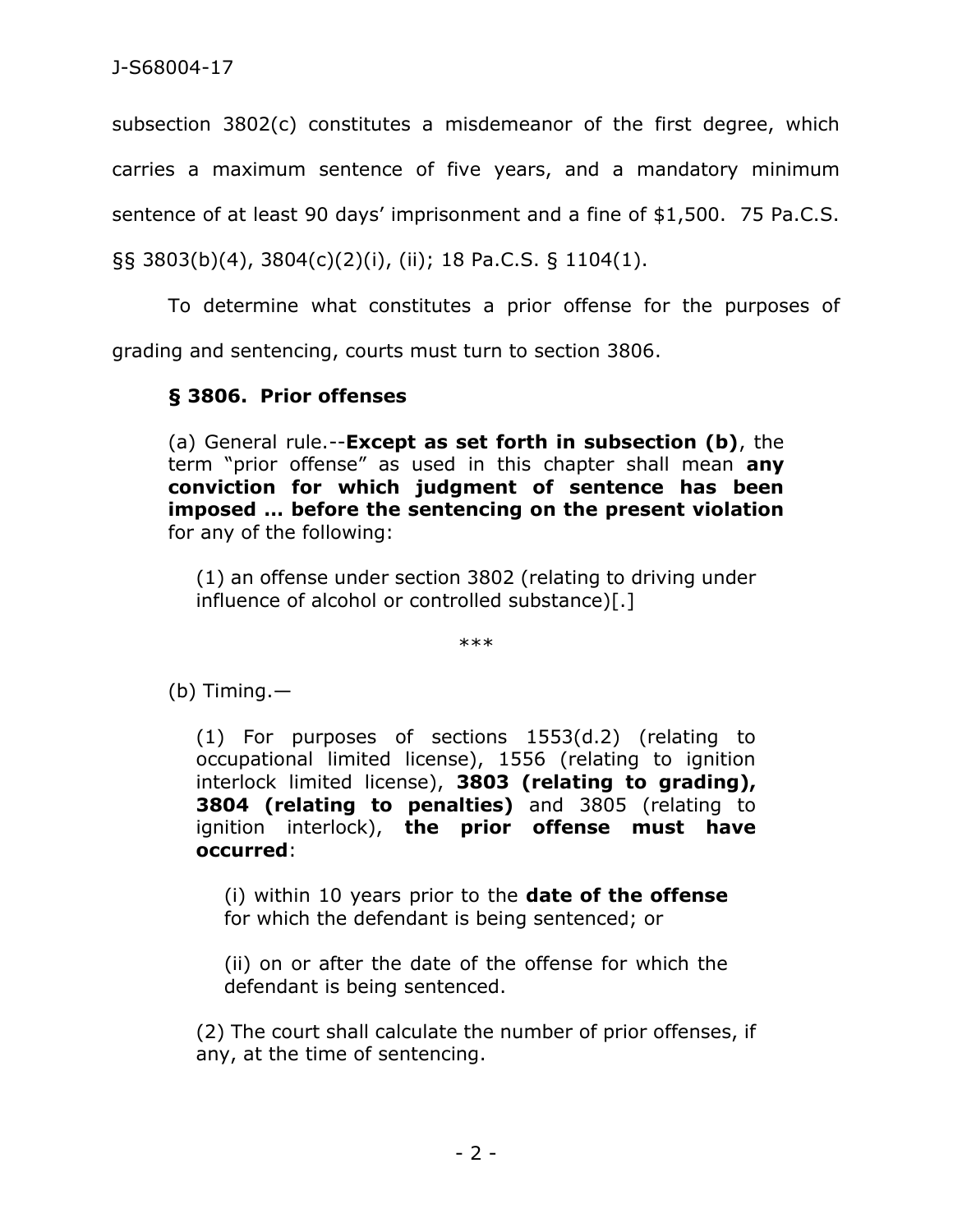(3) If the defendant is sentenced for two or more offenses in the same day, the offenses shall be considered prior offenses within the meaning of this subsection.

75 Pa.C.S. § 3806 (emphasis added).

Both the Majority and I agree that subsection 3806(a) constitutes a general rule that applies to Chapter 38 of the Vehicle Code as a whole, and subsection 3806(b) constitutes a specific rule that applies to the sections enumerated therein, including section 3803 (relating to grading) and section 3804 (relating to penalties). *See* Majority Memorandum at 5; *see also Commonwealth v. Haag*, 981 A.2d 902, 905 (Pa. 2009) (interpreting a prior version of section 3806 in the same manner).

Nevertheless, the Majority concludes that the language of the general rule "'[e]xcept as set forth in subsection (b)' appearing at the beginning of subsection (a) does not alter, for purposes of subsection (b), the essential definition of 'prior offense' as being the disposition (*i.e.* conviction for which judgment of sentence has been imposed, *et al.*) rather than the actual commission of the offense." Majority Memorandum at 5. According to the Majority, the only effect subsection 3806(b) has on subsection 3806(a) is to incorporate a ten-year time limitation. *Id.* at 6.In my view, the plain language of section 3806 dictates otherwise.

The general rule in subsection 3806(a) is limited by the exclusionary phrase, "except as set forth in subsection (b)." Our Supreme Court has interpreted this exclusionary phrase to mean that "[subs]ection 3806(a)

- 3 -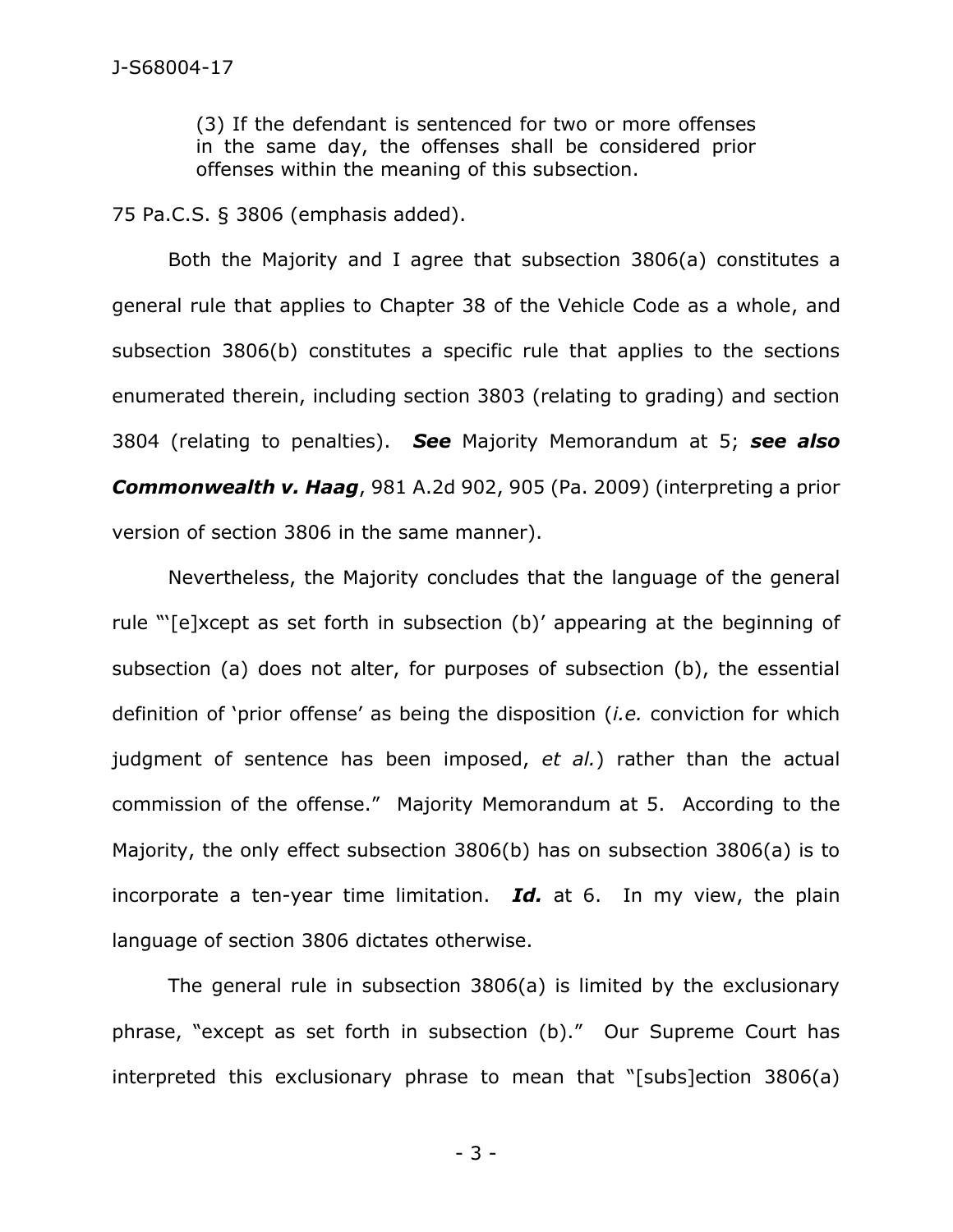### J-S68004-17

 $\overline{a}$ 

expressly yields to [subs]ection 3806(b) when the latter is applicable....<sup>"1</sup> *Haag*, 981.A.2d at 906. In other words, our Supreme Court has made clear that by using the phrase "[e]xcept as set forth in subsection (b)," our legislature intended to set forth limitations in subsection 3806(b) that alter the general definition of "prior offense" set forth in subsection 3806(a) for purposes of sentencing and grading. *Id.* at 907. The legislature has done so even though "the courts may have occasion to apply the provisions of [subs]ection 3806(b) much more frequently than the "[g]eneral [r]ule" of [subs]ection 3806(a)." *Id.* at 907 n.10. Therefore, the Majority, which does not discuss *Haag* and cites it only for the standard of review, is incorrect in concluding that subsection 3806(b) has no effect on subsection 3806(a) except for the incorporation of a ten-year time period.

I now turn to the specific rule set forth in subsection 3806(b). In contrast to subsection 3806(a), which requires courts to use "any conviction for which judgment of sentence has been imposed" without any limitations on timing so long as the conviction occurs "before the sentencing on the present violation…," subsection 3806(b) narrows the window to include only offenses occurring in certain periods. 75 Pa.C.S. § 3806(a), (b). Specifically, to constitute a "prior offense" for grading and sentencing purposes, the prior offense "**must have occurred** … within 10 years prior to the date of the

<sup>1</sup> The Court interpreted a prior version of the statute in *Haag*, but the prior version contained the same exclusionary phrase in subsection 3806(a) as the current version.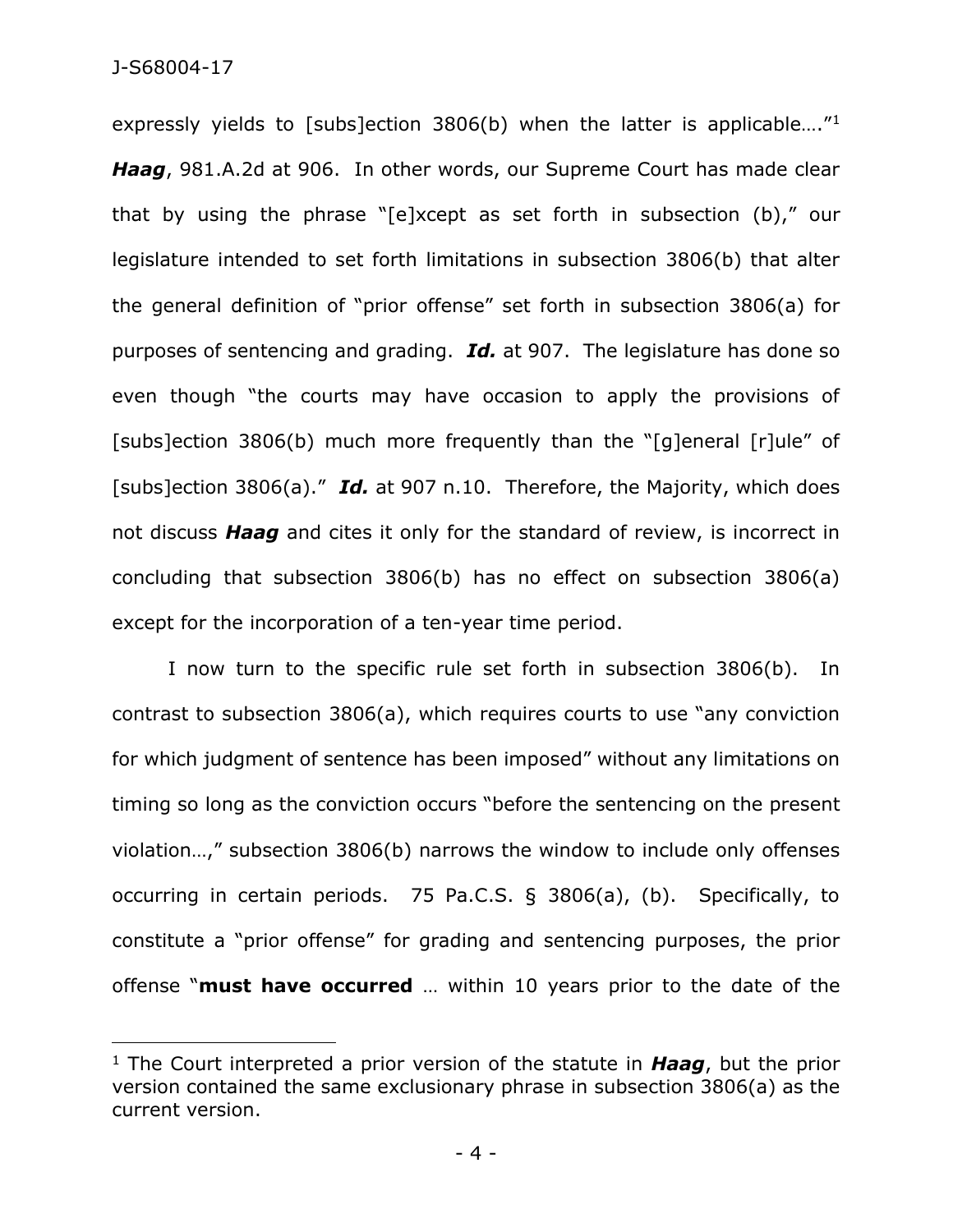#### J-S68004-17

offense for which the defendant is being sentenced…." *Id.* at § 3806(b)(1)(i) (emphasis added). In other words, in general when a court is tasked with determining whether an individual has a prior offense, the court must look only to see if the individual has been convicted of a section 3802 violation at any point prior to sentencing on the current section 3802 offense. But for purposes of sentencing, grading, or any of the other three sections enumerated in subsection 3806(b), the court must look not only to see if the individual has been convicted of a section 3802 violation at any point prior to sentencing on the current section 3802 offense, but it must also use the timing subsection to determine if the individual committed the prior offense sometime within the 10 years before the individual committed the subsequent offense.

Here, Mock's DUIs occurred on June 3, 2006, and July 10, 2016. He was convicted of the June 3, 2006 DUI prior to his sentencing for the July 10, 2016 DUI. Thus, under the general rule, his June 3, 2006 DUI is a prior offense. *See* 75 Pa.C.S. § 3806(a) ("Except as set forth in subsection (b), the term 'prior offense' as used in this chapter shall mean any conviction for which judgment of sentence has been imposed … before the sentencing on the present violation for … an offense under section 3802[.]"). However, our analysis cannot stop there; we also have to consider the timing restrictions set forth in subsection 3806(b). Because his prior conviction stemmed from a DUI that occurred more than 10 years before the date of the offense for

- 5 -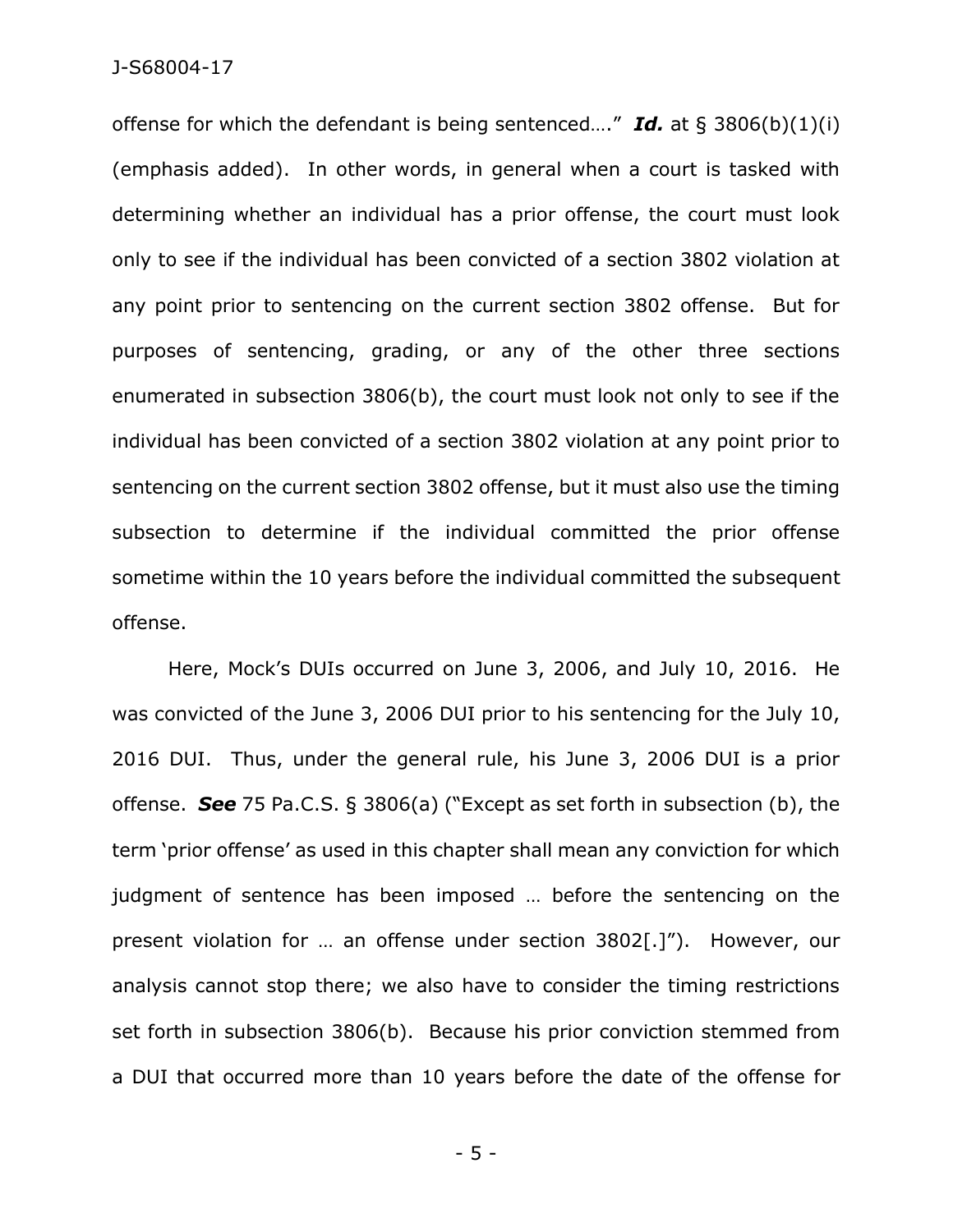which he was being sentenced, for purposes of grading, sentencing, and the three other sections not at issue, his June 3, 2006 DUI cannot constitute a prior offense. *See* 75 Pa.C.S. § 3806(b) ("For purposes of sections … 3803 (relating to grading) [and] 3804 (relating to penalties) …, the prior offense must have occurred … within 10 years prior to the date of the offense for which the defendant is being sentenced[.]").

By interpreting section 3806 to include Mock's June 3, 2006 DUI, the Majority ignores the plain language of the specific timing restriction set forth in subsection  $3806(b)(1)(i)$ , which requires us to consider only convictions that stem from prior offenses that "have **occurred** … within 10 years prior to the date of the offense for which the defendant is being sentenced." 75 Pa.C.S. § 3806(b)(1)(i) (emphasis added). Given that the legislature has changed repeatedly the parameters for the look-back period in different revisions of subsection 3806(b), I must assume its decision to use the word "occurred" in the current version was deliberate. *Compare* 75 Pa.C.S. § 3806(b) (enacted May 26, 2016) (referring to a prior offense that "must have occurred … within 10 years prior to the date of the offense for which the defendant is being sentenced…" – *i.e.*, occurrence to occurrence) *with id.*  (effective November 29, 2004 to December 25, 2014) (referring to "any conviction … within the ten years before the present violation occurred" – *i.e.*, conviction to occurrence) *and id.* (effective December 26, 2014 to May 24, 2016) (referring to "any conviction, whether or not judgment of sentence has

- 6 -